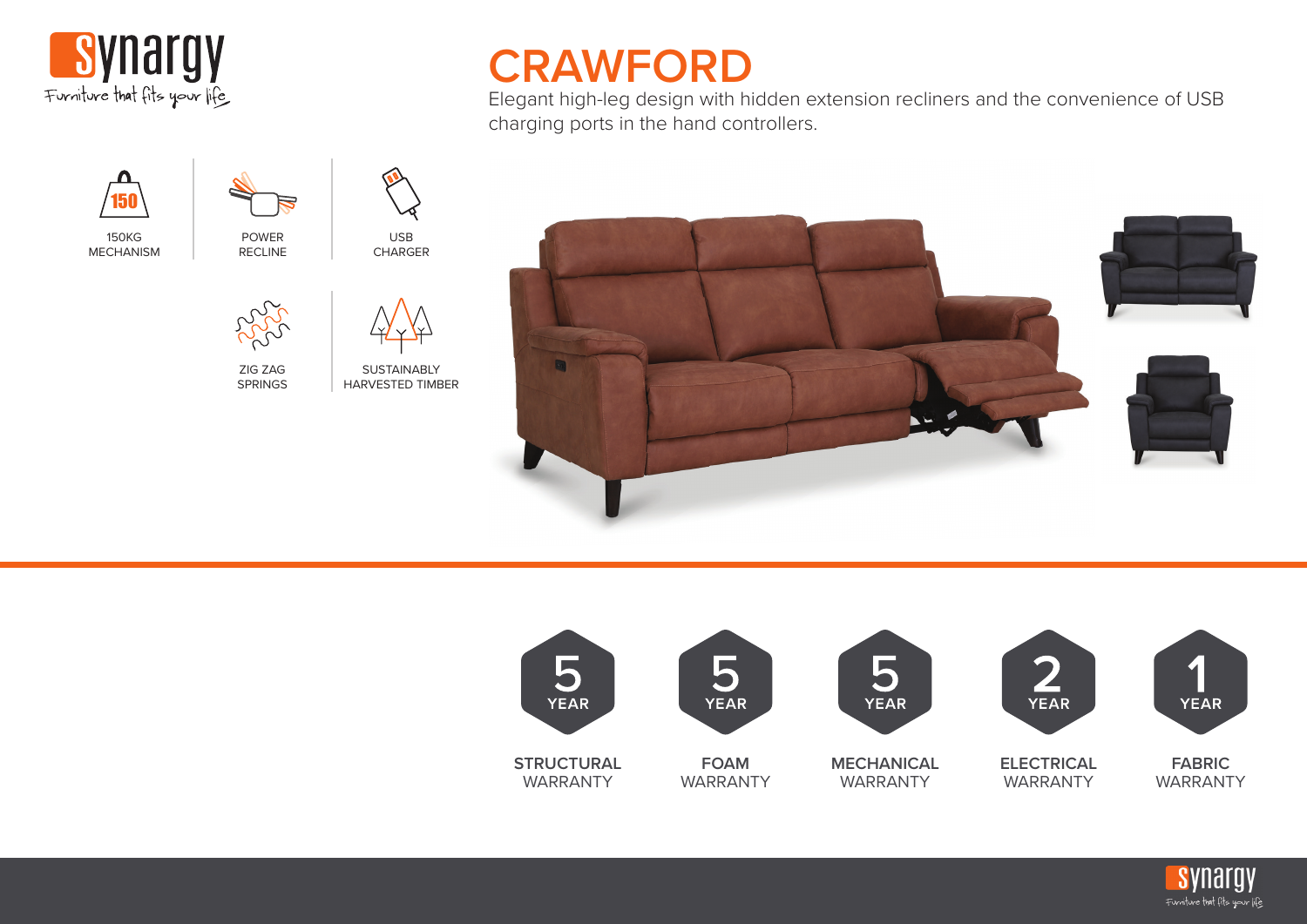

# **CRAWFORD** SUITE

#### **COLOURS AVAILABLE KEY FEATURES & BENEFITS**



- 
- A1 HANGING BANNER
- PRODUCT KNOWLEDGE TRAINING DOCUMENT